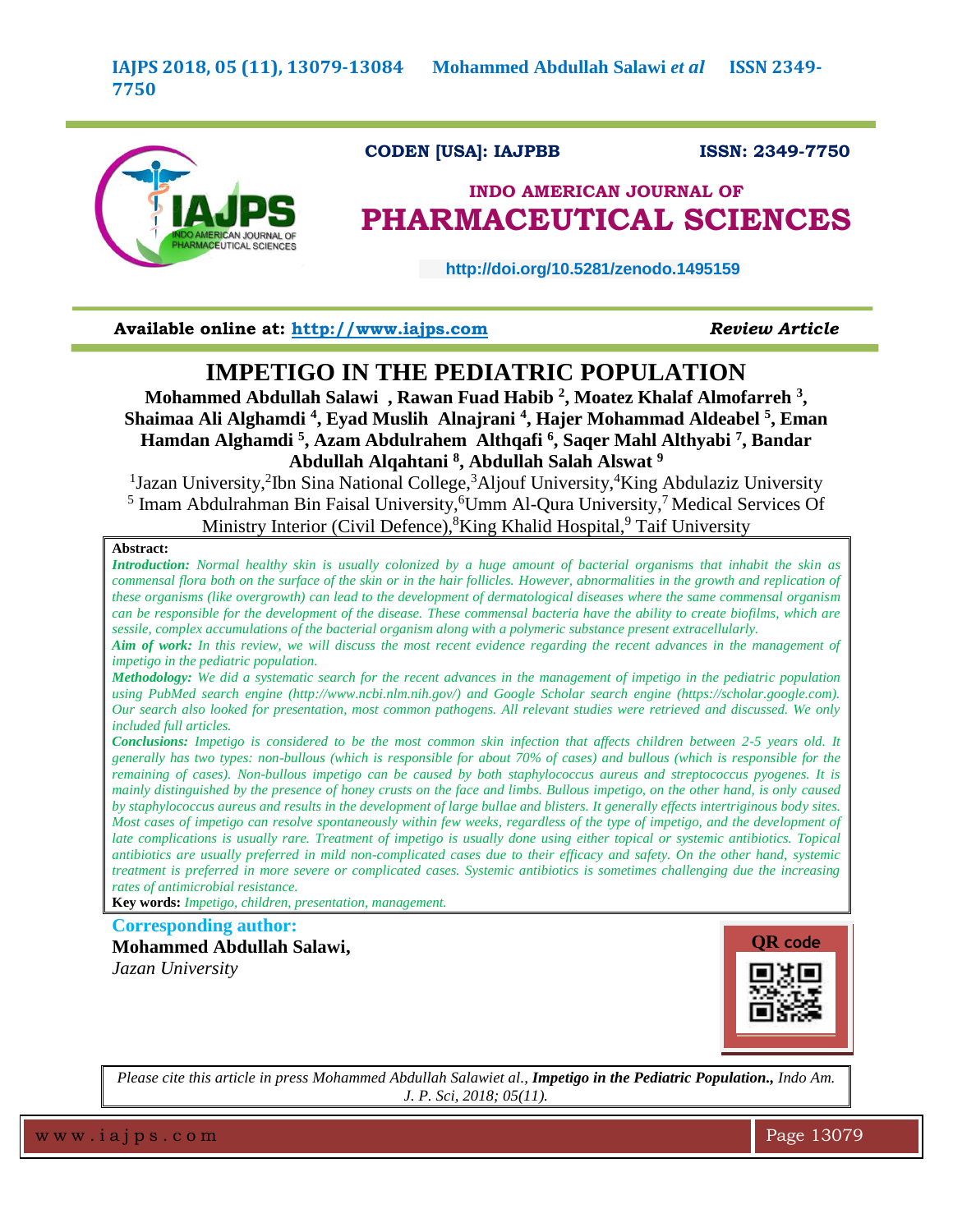#### **INTRODUCTION:**

Normal healthy skin is usually colonized by a huge amount of bacterial organisms that inhabit the skin as commensal flora both on the surface of the skin or in the hair follicles. However, abnormalities in the growth and replication of these organisms (like overgrowth) can lead to the development of dermatological diseases where the same commensal organism can be responsible for the development of the disease [1]. Generally, the bacterial flora of the skin includes mostly *Corynebacterium spp*  (diphtheroids, aerobic), *Propionibacterium acnes*  (diphtheroids, anaerobic), and *Staphylococcus epidermidis* (staphylococci, coagulase negative). More recent studies that used genetics and molecular biology techniques have also detected the presence of significant amounts of *Janthinobacterium spp* and *Pseudomonas spp* organisms in healthy skin [2].

These commensal bacteria have the ability to create biofilms, which are sessile, complex accumulations of the bacterial organism along with a polymeric substance present extracellularly. When they create biofilms, bacterial organisms have up to five hundred times the resistance to antimicrobials when compared to bacteria without biofilms. This is because that the biofilms increase the virulence of the bacteria and decrease their sensitivity to antibiotics.

Generally, newborns are aseptic with no commensal flora in their skin. Colonization of the bacteria start usually within the first 14 days of their life.1 Many factors play a role in increasing the resistance of the newborn against infections and these include the presence of an intact skin, having acidic pH, the presence of sufficient sebaceous fatty acids and oleic acid, functioning lysosomes, defensins production, and proper state of nutrition [3].

On the other hand, many factors are associated with significant increases in the risk of developing skin infections. These include maceration, increased humidity, the presence of skin lesions, overweight, the use of corticosteroids, treatment with chemotherapeutic agents, dysglobulinemias, the presence of disorders of the WBCs like leukemia, diabetes mellitus, poor nutritional status, immunodeficiencies (both acquired and congenital), along with other risk factor.

Most bacterial organisms have the ability to grow on neutral pH skin with normal body temperature.3 Therefore, handwashing with regular soap led to significant declines in the incidence and prevalence of skin infections and systemic infections, especially among children and their caretakers. In fact, a study has found that increasing the awareness on the importance of handwashing was associated with a 34% reduction in impetigo incidence [4].

In this review, we will discuss the most recent evidence regarding the recent advances in the management of impetigo in the pediatric population.

# **METHODOLOGY:**

We did a systematic search for the recent advances in the management of impetigo in the pediatric<br>population using PubMed search engine population using PubMed search engine (http://www.ncbi.nlm.nih.gov/) and Google Scholar search engine (https://scholar.google.com). Our search also looked for presentation, most common pathogens. All relevant studies were retrieved and discussed. We only included full articles.

The terms used in the search were: Impetigo, children, causes, presentation, and management.

## **STREPTOCOCCI'S CHARACTERISTICS:**

Streptococci is usually classified using the Lancefield classification, which depends mainly on the C antigen that is present in the cell wall, and classifies the organism into groups between A and T. Many strains of streptococci is present normally in healthy individuals and live in the skin, membranes, and the digestive tract. Streptococci group A can be further categorized into several subtypes based on their M antigen. Generally, streptococci group A are associated with more pathologies and virulence than other streptococcal groups. This is mainly because of the ability of streptococcus group A to invade tissues and cause various diseases like impetigo (invasion of the epidermis), ecthyma (invasion of the dermis), and cellulitis (invasion of deeper layers of the skin) [5].

Infections with streptococcus group A will generally cause edema (in the site of infection), lymphadenopathy, and increased body temperature. Studies have found the presence of the organism in a healthy skin of a child can predict the development of an associated infection within the next ten days. Following colonization of the skin, organisms can move to the oropharynx within the next 1-2 weeks.

Previous large epidemiological studies have concluded that the strains of streptococcus group A organisms that cause impetigo (and other skin infections) are totally different that the strain that cause oropharyngeal conditions. 6 Regardless of this, complications of a streptococcal group an infection can include erythema nodosum, rheumatic fever, and acute post-streptococcal glomerulonephritis. Studies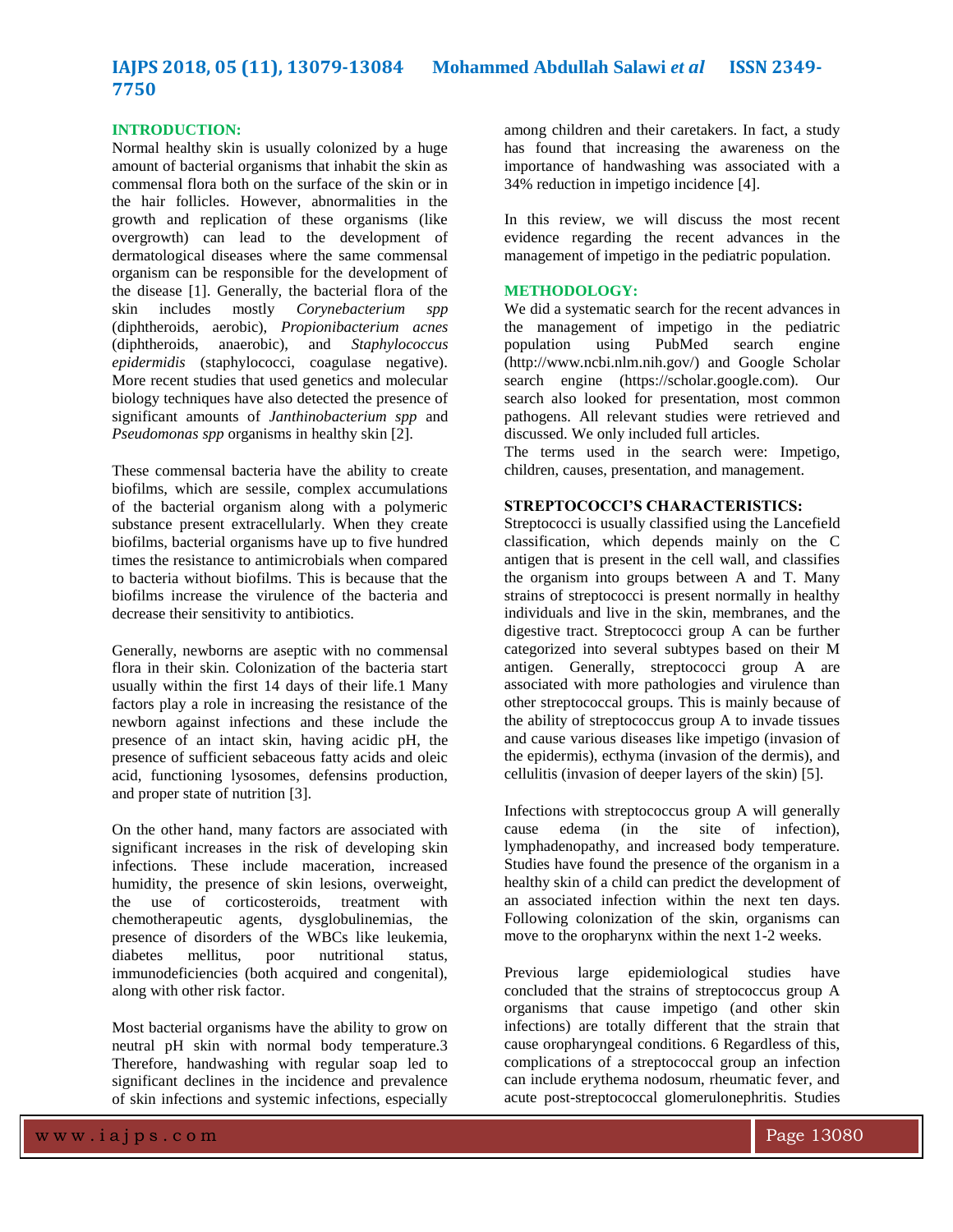have found that rheumatic fever rarely occurs following a streptococcal skin infection, but glomerulonephritis can sometimes occur following an oropharyngeal streptococcal infection, despite being more common following skin infections.

Unfortunately, even proper treatment of impetigo does not decrease the risk of developing acute glomerulonephritis, but it still does decrease the rates of organism spread to the general population [6]. Glomerulonephritis usually starts to appear within one to three weeks following an oropharyngeal streptococcal infection, but longer following a skin streptococcal infection.

It is rare for beta-hemolytic group a streptococci to cause infections in children younger than 2 years, but its incidence in older ages have been significantly increasing. Currently, it is estimated that up to 5% of children with impetigo will later develop an acute post-streptococcal glomerulonephritis attack [6].

### **STAPHYLOCOCCI'S CHARACTERISTICS:**

One of the important factors in determining virulence of a bacterial organism is its ability to produce superantigens [7]. Superantigens are associated with significant pathology due to their ability to overcome several steps of the normal immune response and therefore induce activation of massive amounts of T cells along with the production of huge amounts of cytokines like interleukin 1, interleukin 6, and tumor necrosis factor a. The result of this will be the development of cutaneous eruptions, severe vomiting, decreased blood pressure, and shock, which may be fatal. Examples of the diseases that are usually caused staphylococcus toxins include impetigo, scalded skin syndrome, and toxic shock syndrome.

Coagulase negative staphylococcus is considered to be the most prevalent organism that inhabits the normal healthy skin. This group contains about eighteen different subtypes with *Staphylococcus epidermidis* being the commonest of them. Coagulase positive staphylococcus aureus can sometimes be temporarily present in the healthy skin, especially in children. Moreover, it can present in the nares of nose of up to one third of the general population, and in the perineum in up to one fifth of the general population.

A previous study has found that more than 60% of patient who developed impetigo were staphylococcal carriers (mostly nasal carriers) [8]. In addition, more than 90% of patients with atopic dermatitis were also

found to be carriers. Many factors have been found to be associated with the development of staphylococcal infections. These include decreased immunity and tissue damage.

#### **IMPETIGO: BULLOUS IMPETIGO**

The single most common organism responsible for the development of bullous impetigo is staphylococcus aureus. The most common staphylococcal strain associated with impetigo is group II type 71 [9]. Less commonly, bullous impetigo can be caused by streptococcus group A.

To be able to cause impetigo, staphylococcus aureus needs to secrete the exfoliative toxin that is considered a protease and has the ability to hydrolyze desmoglein-1; an adhesion molecule present intracellularly, selectively. This toxin is considered among the most important factors that make staphylococcus aureus virulent as it leads to the dissociation of cells of the epidermis and leads to the formation of blisters. In patients with impetigo, these blisters are localized, whereas in patients with scalded skin syndrome blisters are generalized. This toxin of staphylococcus aureus has two types: type A which is known to cause bullous impetigo, and type B which is known to cause scalded skin syndrome. Initially, scalded skin syndrome starts following a local conjunctival, nasal, or perioral infection. In rare cases, scalded skin syndrome can occur following staphylococcal pneumonia, arthritis, or endocarditis  $[10]$ .

The first clinical manifestation of impetigo is the appearance of multiple small vesicles that will soon develop into blisters sized up to 2 centimeters. The content of these blisters is clear at first but will soon become purulent. These blisters usually have a roof that can easily rupture opening to a wet base that has an erythematous shiny color. Remnants of the blister roof can be present in the peripheral parts leading to a polycyclic pattern.

The most common sites where bulloud impetigo can occur are the intertriginous areas like the diaper area, the axillary area, and the neck. However, other sites like the palms and the soles can also be affected. Enlargement of regional nodes does not usually occur during the course of impetigo. Finally, it is important to keep in mind that the most commonly affected age by bullous impetigo is 2-5 years [11].

# **NON-BULLOUS IMPETIGO (CRUSTED):**

Up to 70% of impetigo cases are non-bullous. Nonbullous impetigo mainly affects adults but can also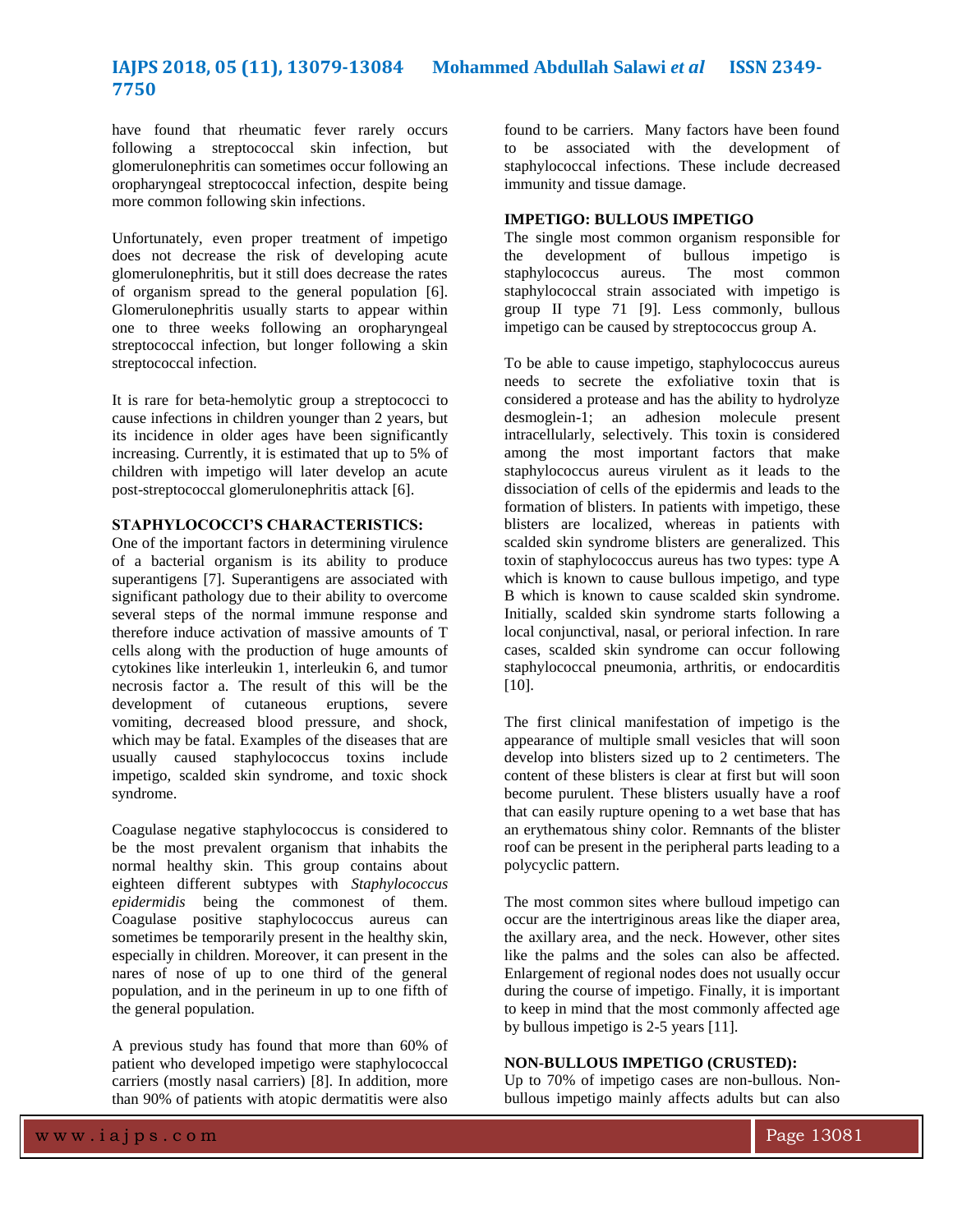present in children older than two years. It is very rare to occur in infants or children younger than two years old. Both staphylococcus aureus and streptococcus pyogenes are the most common organisms responsible for the development of nonbullous impetigo, with staphylococcus aureus being more common in mid-adulthood, and streptococcus being more common in the elderly. Observational studies from different sites around the world and over the last thirty years have concluded that staphylococcus aureus and streptococcus pyogenes are alone responsible for more than 80% of nonbullous impetigo cases and can be isolated from lesions in most patients [12].

Impetigo can invade both normal skins, or skin affected with different pathologies like atopic/contact dermatitis, bites, scabies, and/or pediculosis. Poor hygienic status and poor nutrition are both associated with the development of impetigo. Lesions are more likely to occur in exposed body sites like the face, the upper limb, and the lower limb. It is relatively common for patients to develop regional lymph nodes enlargements and severe cases may show high fever [13]. Usually, most cases of non-bullous impetigo will spontaneously resolve without any intervention after about 14-21 days of clinical manifestations.

## **TREATMENT EVOLUTION OF BACTERIAL RESISTANCE:**

Unfortunately, staphylococcus aureus, which is the most important cause of impetigo, is associated with high rates of developing resistance against antibiotics, making management and treatment of impetigo challenging.<sup>14</sup>During the last century, almost all strains of staphylococcus aureus have been able to develop resistance against beta-lactam agents (penicillin) leading to inefficacy of treatment. The production of beta-lactamase is considered to be the most common cause of resistance of staphylococcus aureus against antimicrobial treatment.

The emerge of Methicillin-resistant *Staphylococcus aureus* (MRSA) was first noticed in the year 1980. However, the incidence of MRSA infections has been significantly increasing over time. Importantly, the incidence of MRSA infections has been increasing in outpatients, making it an important cause of community acquired infections. However, is still relatively not common for MRSA to develop impetigo in a non-hospitalized individual. When impetigo is associated with furuncles of abscesses, concern for MRSA infection should be present. <sup>15</sup>

## **GENERAL CARE OF PATIENTS WITH IMPETIGO:**

When dealing with any patients with impetigo, one of the most important measures is to keep lesions clean, wash them with warm water (with the use of soup). and remove crusts and secretions. Soaps used in the cleaning of impetigo usually contain triclosan, povidone iodine, chlorhexidine, or another antiseptic. However, the efficacy of these antiseptics in impetigo treatment is still debatable with no solid evidence on their efficacy in improving outcomes [16].

# **INDICATIONS FOR TREATMENT WITH SYSTEMIC ANTIBIOTICS**

Most cases can be sufficiently treated with topical antimicrobials; however, systemic treatment may sometimes be needed especially when there is invasion of deep structures like the fascia or the subcutaneous tissues. The presence of high fever, lymph nodes enlargements, associated pharyngitis, or multiple lesions also favor the use of systemic treatment.

# **SYSTEMIC ANTIBIOTIC THERAPY**

The choice of systemic antibiotic for the treatment of impetigo must depend on the cover for streptococci and staphylococci, as both organisms are considered the most common causes of the condition [17]. First choices for treatment include cephalosporins (firstgeneration) like cephalexin, and penicillin agents that are not sensitive to penicillinase, like cloxacillin and oxacillin.

Erythromycin provides an acceptable option for treatment due to its efficacy against the condition along with relatively cheap price. Erythromycin can also be effective in cases of bacterial resistance against penicillin or cephalosporin. Clarithromycin along with other macrolides are also beneficial and have less rates of adverse events than erythromycin. However, they are more expensive which make them less preferred in many places. Moreover, bacterial resistance against erythromycin means resistance against to other macrolides. In cases of MRSA, antibiotics choices for the treatment of impetigo include tetracycline, sulfamethoxazole trimethoprim, fluoroquinolones, Clindamycin, and minocycline.

## **TOPICAL TREATMENT**

Strong evidence is present on the superiority of topical antimicrobials for the treatment of local noncomplicated cases of impetigo. Moreover, topical antimicrobials treatment is associated with significantly less adverse events than oral systemic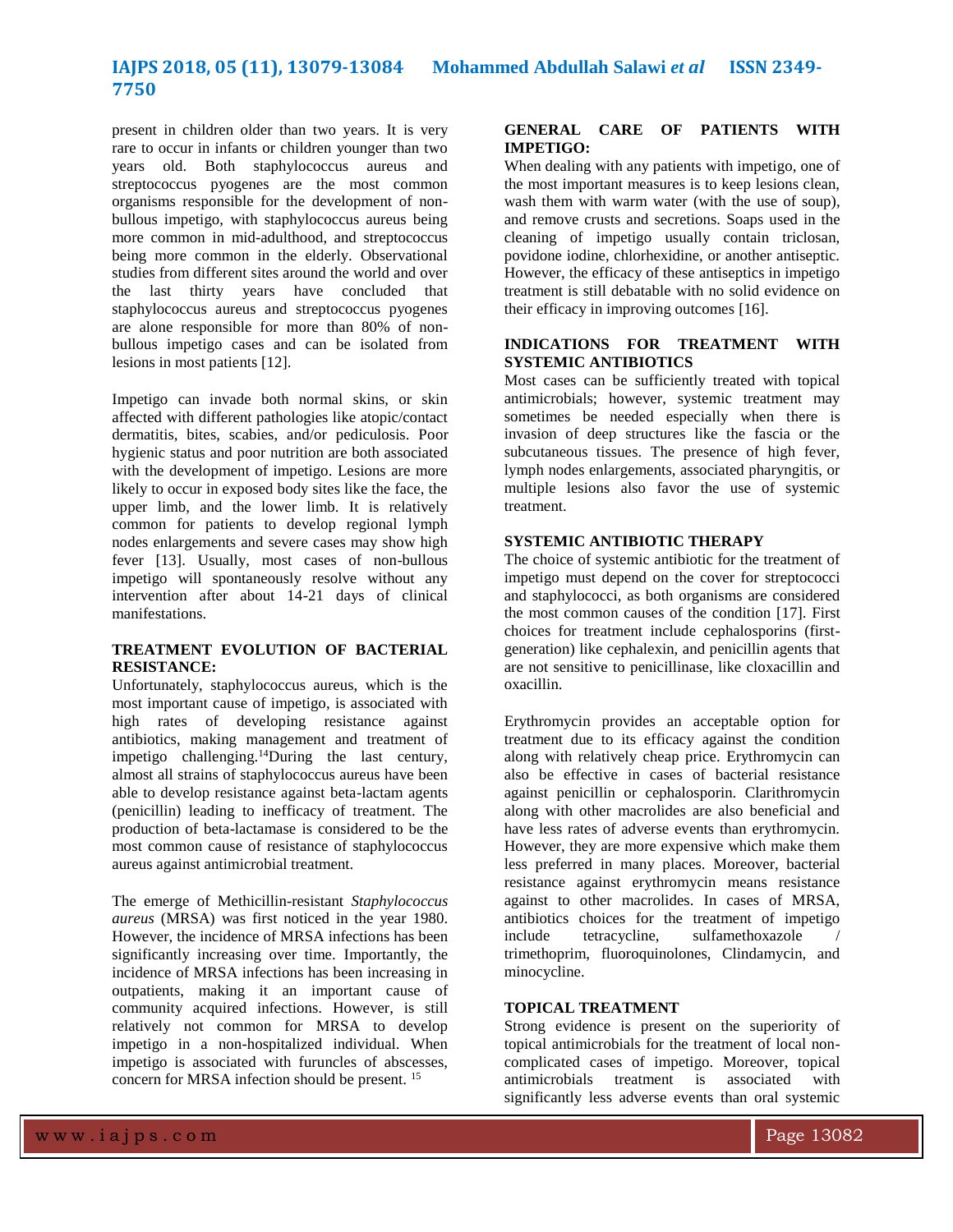treatment. The best choices of topical treatment against impetigo are fusidic and mupirocin, with both agents having similar efficacy against the disease. On the other hand, the use of neomycin combined with bacitracin has not been found to successfully eradicate the bacteria in impetigo.

# **FUSIDIC ACID**

Fusidic acid has been found by several studies to achieve high efficacy in the eradication of local staphylococcus aureus infections. In addition, it is known to sufficiently penetrate the skin to reach the sites of the infection. Moreover, it has been found to effective against infections with streptococcus and Propionibacterium. However, it is not effective against infections with gram-negative bacillus organisms. <sup>18</sup> Low rates of bacterial resistance have been associated with fusidic acid. Adverse events following the use of fusidic acid include allergies, which are also not common.

## **MUPIROCIN**

Mupirocin has been studied in several trials and was found to be effective against skin infections with S. aureus, and Streptococci. However, it is not effective against gram-negative infections. Interestingly, mupirocin does not kill normal commensal flora making it preferred as it does not lead to alterations in the skin flora. Moreover, bacterial resistance against mupirocin is relatively rare.

About 3% of patients may report the development of adverse events which are mainly allergy, irritation, and itching. Photoreactions can occur but are rare. No systemic adverse events have been observed with mupirocin use as it is not absorbed from the skin, and even when absorbed, it immediately converts into an inactive substance. However, their uses on large areas have been used with nephrotoxicity thus it is only recommended for use in small areas [19].

### **CONCLUSIONS:**

Impetigo is considered to be the most common skin infection that affects children between 2-5 years old. It generally has two types: non-bullous (which is responsible for about 70% of cases) and bullous (which is responsible for the remaining of cases). Non-bullous impetigo can be caused by both staphylococcus aureus and streptococcus pyogenes. It is mainly distinguished by the presence of honey crusts on the face and limbs. Bullous impetigo, on the other hand, is only caused by staphylococcus aureus and results in the development of large bullae and blisters. It generally affects intertriginous body sites.

Most cases of impetigo can resolve spontaneously within few weeks, regardless of the type of impetigo, and the development of late complications is usually rare. However, some cases can be complicated by acute glomerulonephritis, which is sometimes serious. Treatment of impetigo is usually done using either topical or systemic antibiotics. Topical antibiotics are usually preferred in mild noncomplicated cases due to their efficacy and safety. On the other hand, systemic treatment is preferred in more severe or complicated cases. Systemic antibiotics is sometimes challenging due the increasing rates of antimicrobial resistance.

#### **REFERENCES:**

- 1. **Oumeish I, Oumeish OY, Bataineh O.(2000)** Acute bacterial skin infections in children. Clin Dermatol. 2000;18:667-78.
- 2. **Vlassova N, Han A, Zenilman JM, James G, Lazarus GS.(2011)** New horizons for cutaneous microbiology: the role of biofilms in dermatological disease. Br J Dermatol. 2011;165:751-9.
- 3. **Chiller K, Selkin BA, Murakawa GJ.(2001)** Skin microflora and bacterial infections of the skin. J Investig Dermatol Symp Proc. 2001;6:170-4.
- 4. **Luby SP, Agboatwalla M, Feikin DR, Painter J, Billhimer W, Altaf A, et al.(2005)** Effect of handwashing on child health: a randomized controlled trial. Lancet. 2005;366:225-33.
- 5. **Lin JN, Chang LL, Lai CH, Lin HH, Chen YH.(2011)** Clinical and molecular characteristics of invasive and noninvasive skin and soft tissue infections caused by group A streptococcus. J Clin Microbiol. 2011;49:3632-7.
- 6. **Brown J, Shriner DL, Schwartz RA, Janniger CK.(2003)** Impetigo: an update. Int J Dermatol. 2003;42:251-5.
- 7. **Manders SM.(1998)** Toxin-mediated streptococcal and staphylococcal disease. J Am Acad Dermatol. 1998;39:383-98.
- 8. **Durupt F, Mayor L, Bes M, Reverdy ME, Vandenesch F, Thomas L, et al.(2007)**  Prevalence of Staphylococcus aureus toxins and nasal carriage in furuncles and impetigo. Br J Dermatol. 2007;157:1161-7.
- 9. **Araújo T, Schacner L.(2006)** Benign vesicopustular eruptions in the neonate. An Bras Dermatol. 2006;81:359-66.
- 10. **Nishifuji K, Shimizu A, Ishiko A, Iwasaki T, Amagai M.(2010)** Removal of amino-terminal extracellular domains of desmoglein 1 by staphylococcal exfoliative toxin is sufficient to initiate epidermal blister formation. J Dermatol